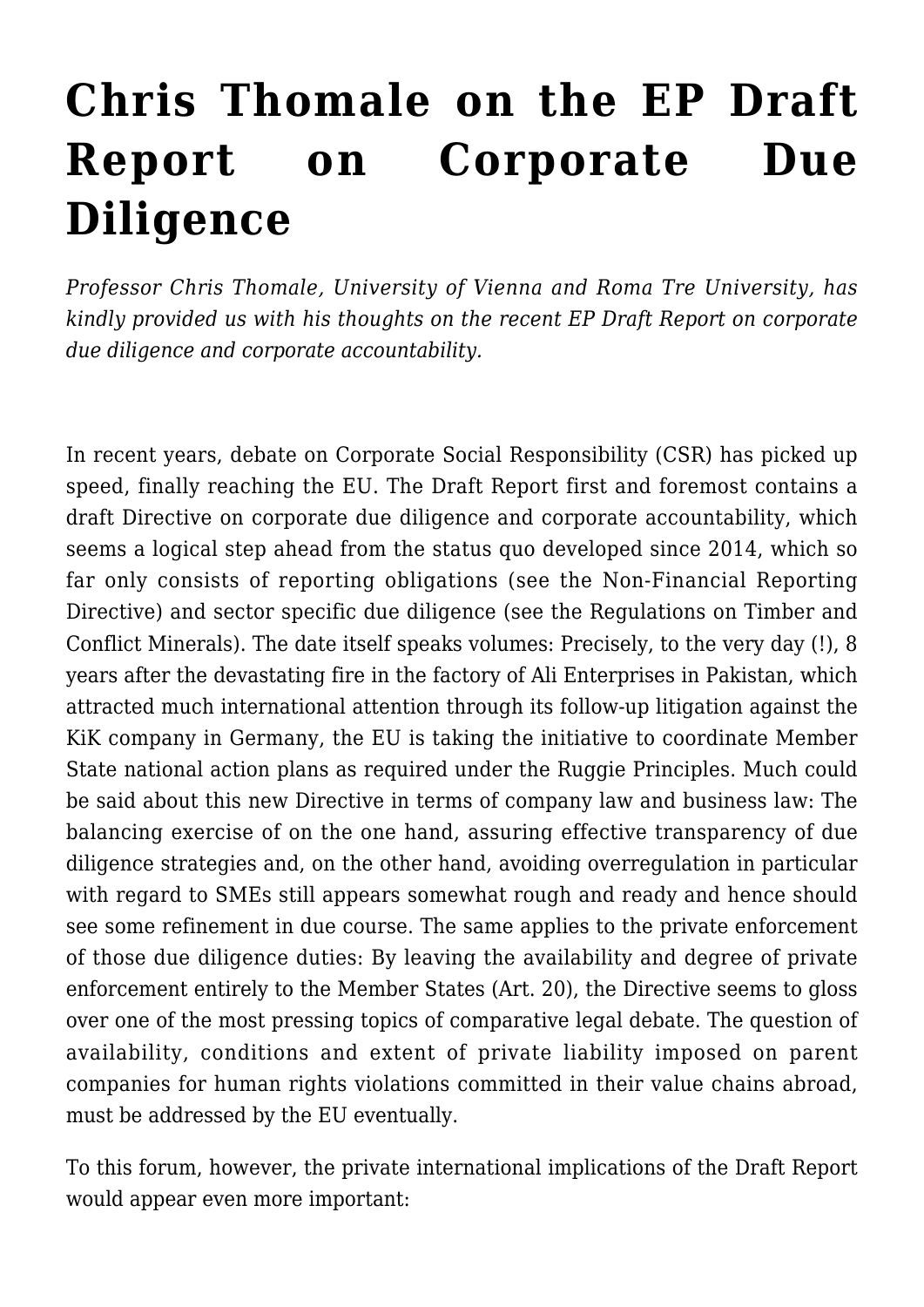As regards the conflicts of laws solution, the proposed Art. 6a Rome II Regulation seeks to make available, at the claimant's choice, several substantive laws as conveniently summarized by [Geert van Calster](https://gavclaw.com/2020/10/02/first-analysis-of-the-european-parliaments-draft-proposal-to-amend-brussels-ia-and-rome-ii-with-a-view-to-corporate-human-rights-due-diligence/) in the terms of lex loci damni, lex loci delicti commissi, lex loci incorporationis and lex loci activitatis. Despite my continuous call for a choice between the first two de regulatione lata, to be reached by applying a purposive reading of Art. 4 para 1 and 3 Rome II (see [JZ](https://www.mohrsiebeck.com/artikel/zivilgerichtliche-durchsetzung-voelkerrechtlicher-unternehmensverantwortung-101628002268817x14888930582415?no_cache=1) [2017](https://www.mohrsiebeck.com/artikel/zivilgerichtliche-durchsetzung-voelkerrechtlicher-unternehmensverantwortung-101628002268817x14888930582415?no_cache=1) and [ZGR 2017](https://www.degruyter.com/view/journals/zgre/46/4/article-p509.xml)), the latter two, lex loci incorporationis and lex loci activitatis, seem very odd to me. *First*, they are supported, to my humble knowledge, by no existing Private International Law Code or judicial practice. *Second*, the lex loci incorporationis has no convincing rationale, why it should in any way be connected with the legal *relationship* as created by the corporate perpetrator's tort. Lex loci activitatis is excessively vague and will create threshold questions as well as legal uncertainty. *Third*, I would most emphatically concur with [Jan von Hein'](https://conflictoflaws.net/2020/back-to-the-future-re-introducing-the-principle-of-ubiquity-for-business-related-human-rights-claims/)s opinion of a quadrupled choice being excessive and impractical in and of itself.

The solution proposed in terms of international jurisdiction, I will readily admit, looks puzzling to me. I fail to see, which cases the proposed Art. 8 para 5 Brussels Ibis Regulation is supposed to cover: As far as international jurisdiction is awarded to the courts of the "Member State where it has its domicile", this adds nothing to Art. 4, 63 Brussels Ibis Regulation. In fact, it will create unnecessary confusion as to whether this venue of general jurisdiction is good even when there is no "damage caused in a third country [which] can be imputed to a subsidiary or another undertaking with which the parent company has a business relationship." Thus, we are left with the courts of "a Member State […] in which [the undertaking] operates." As already pointed out, this term itself will trigger a lot of controversy regarding certain threshold issues. But there is more: Oftentimes this locus activitatis will coincide with the locus delicti commissi, e.g., when claimants want to rely on an omission of oversight by the European parent company. In that case, Art. 7 No. 2 Brussels Ibis Regulation offers a venue at the very place, i.e. both in terms of international and local jurisdiction, where that omission was committed. How does the new rule relate to the old one? And, again, which cases exactly are supposed to be captured by this provision? In my view, this is a phantom paragraph that, if anything, can only do harm to the fragile semantic and systematic architecture built up by the Brussels Ibis Regulation and CJEU case law.